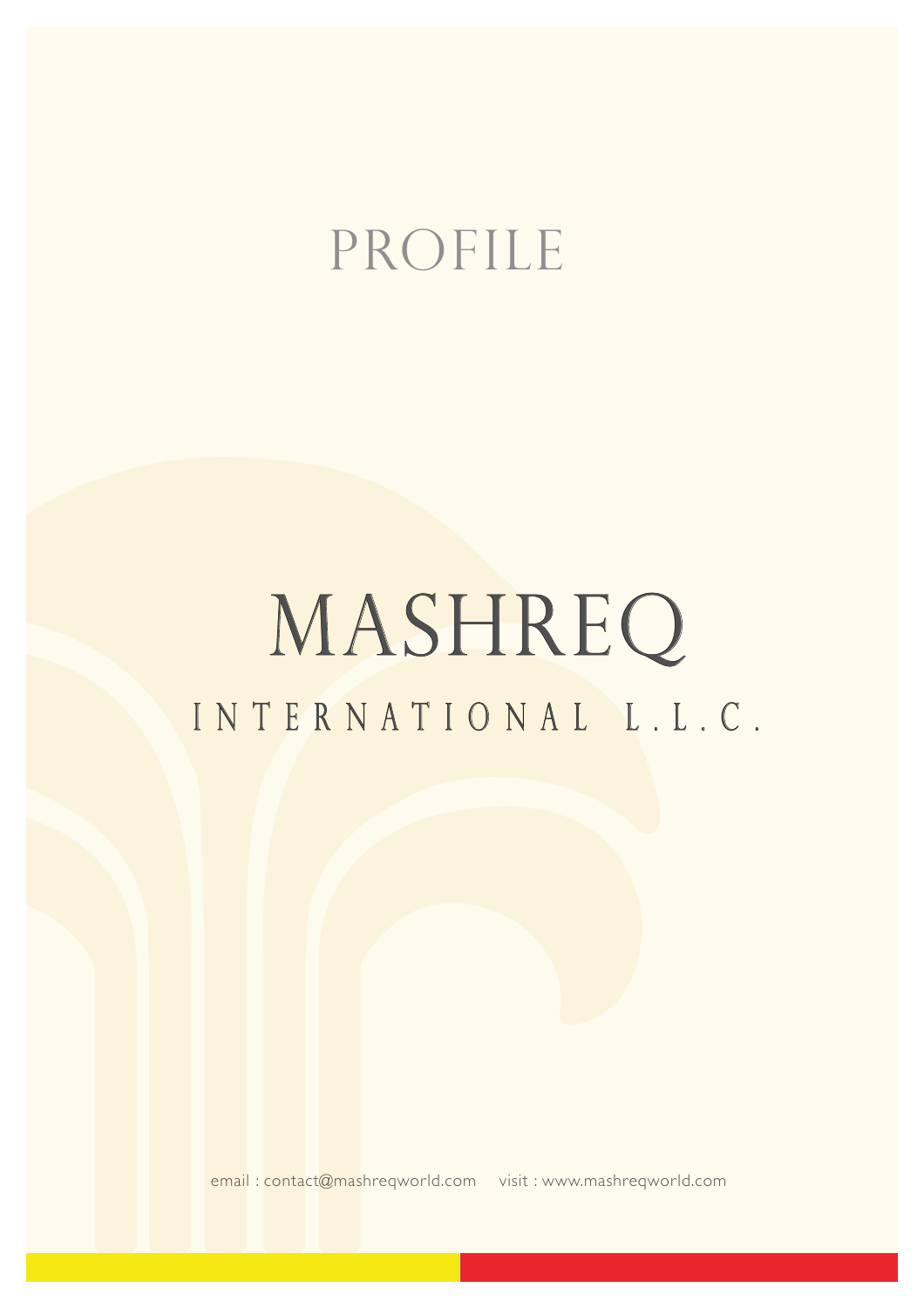### ABOUT US

THE MASHREQWORLD GROUP with its network all across The Globe, especially in The GCC, is a multi-faceted group with varied activities, from Retailing, Wholesaling, OEM Servicing, Commodities Trading, Indenting, etc., The list is exhaustive & not limited to the above with our products & activities increasing & growing in synchronous with the current times & the ever changing dynamic new world order.

#### ESTABLISHMENT

Commenced in 1993 from Dubai, taking into consideration the promoter's excellent connections with eminent business people in the GCC, particularly in Dubai, as well taking advantage of the emergence of Dubai as arguably the most important new destination of the coming millennium & the excellent business infrastructure it had to offer.

It has grown from a small trading firm into one of the leading trading companies in the region with its branches spread across G.C.C countries including Oman, Kuwait, Saudi Arabia, Qatar, Bahrain, Indian sub-continent, China & Hong Kong & still expanding & spreading its wings.

Originally, a Watches wholesaler beginnings in the early 1990's, The Group has increasingly diversified its product portfolio since the new millennium. The Group's portfolio currently include exclusive retail showrooms "Times N Chimes" for Watches, Clocks, Time pieces & related accessories, Engineering goods, Timber & Sanitary ware products, & Construction material, Chemical products, Electrical products, Aggregates, etc.,.

We always strive to be the most Trusted Sourcing Partner for all our clients requirements and needs.

We have an excellent network of top quality dealers across the globe, with our competent sales and marketing team ensuring a highly efficient and effective service to our valued customers and dealers.

With lot of hard work, planning and strategic thinking over the years we have progressed from strength to strength thereby making Mashreqworld a household name in the region.

> OUR MOTTO "YOU BEFORE US"

> OUR BELIEF "SKY IS THE LIMIT"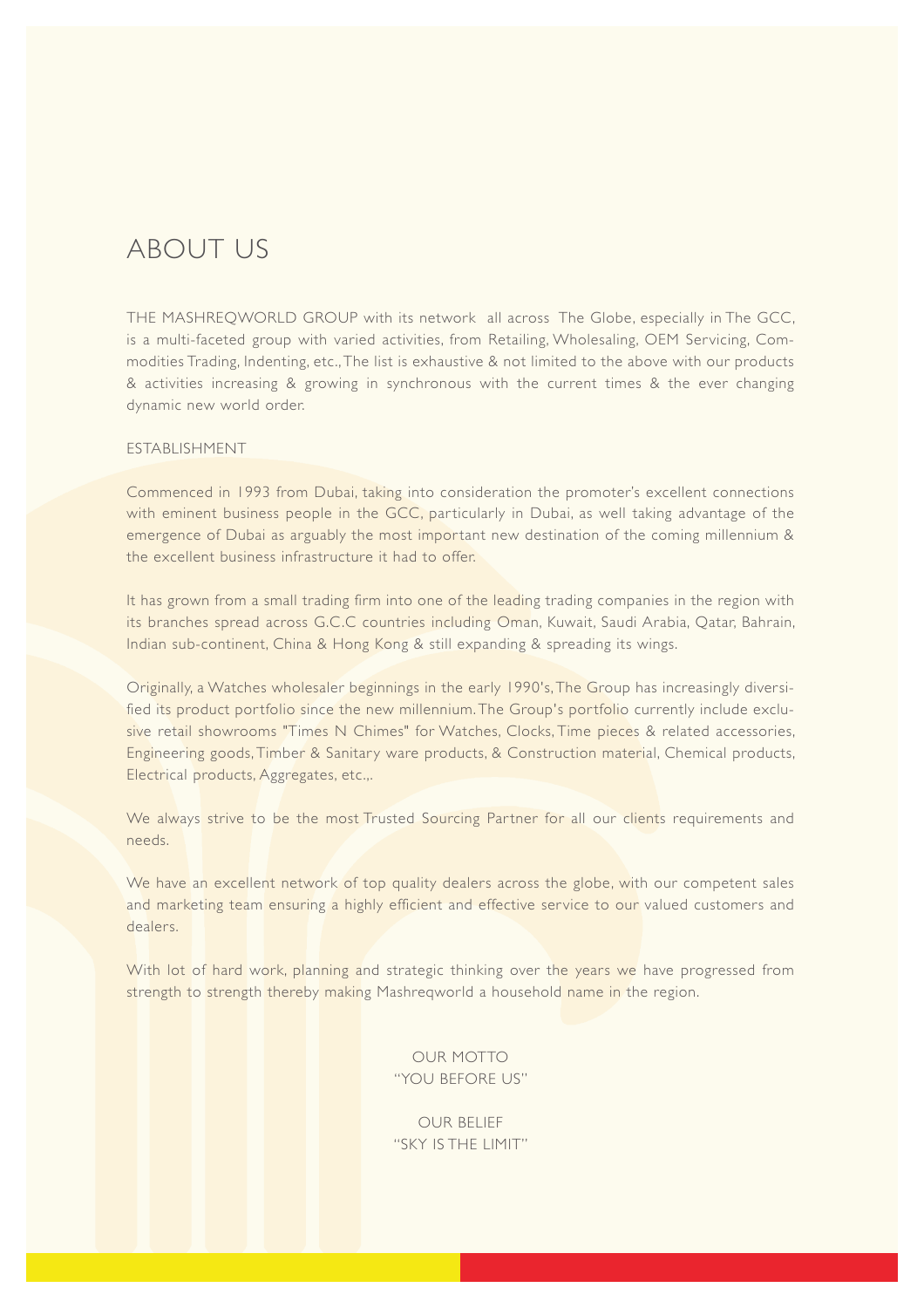### THE MANAGEMENT

Mr. MOHAMED MUKRIM SYED HABEEB (A 5th generation entrepreneur coming from a business family with interests in Real Estate, Shipping, Jewellery, Retail Chain Stores, Asset Management, Construction, Land Development etc.,) is the promoter of the group.

All core decisions, policy formulations, implementation, execution, business expansion, development, day to day operations, finances etc.,. are taken by the management of The Mashreqworld Group from Masherq International LLC, an independen limited liability company incorporated under the laws of The United Arab Emirates, in Dubai.

With humble beginnings of watches wholesaling the business has expanded & grown & the process is on going. With direct sourcing, efficient logistics management, capacious warehousing facilities & most importantly with a growing list of loyal clients, we are "Your Trusted Sourcing Partner". We believe in strategic partnerships & consider all our associates viz., Principals,Vendors, Agents, Bankers, etc., as our partners in trade.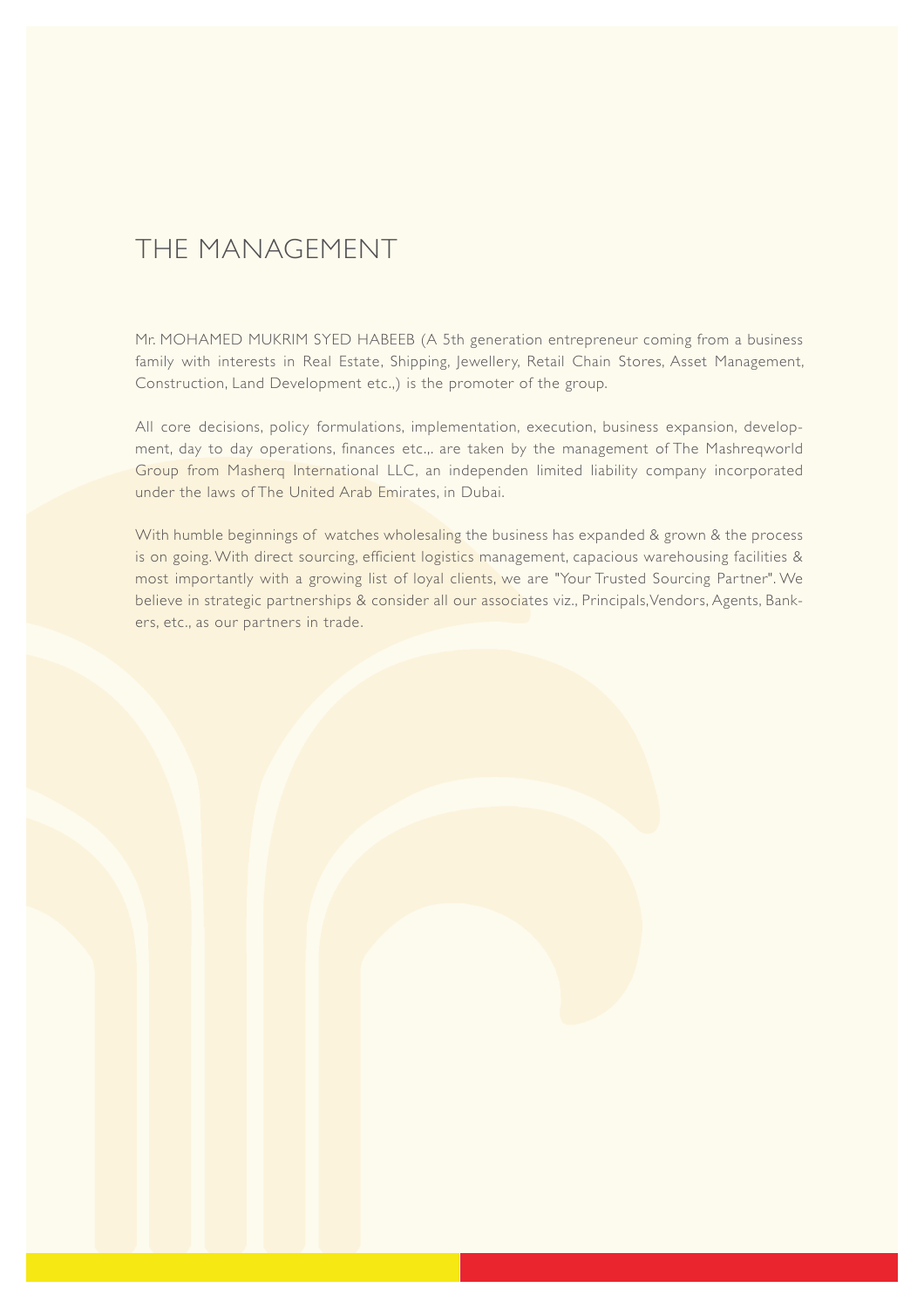### OUR NETWORK

#### *MASHREQ INTERNATIONAL LLC A-1, 13th Floor, Hankow Centre, 47, Peking Road, TST, Kowloon, HONG KONG Tel : +852 2521143-5 Fax : +852 28681956 Email: hongkong@mashreqworld.com*

#### HONG KONG KINGDOM OF BAHRAIN

*AL MASHREQ INTERNATIONAL W.L.L Building No : 1020 Road No:1225,Block No:312 Post Box No:50729 Manama / Al Guful KINGDOM OF BAHRAIN TEL : +973 77033326 email : bahrain@mashreqworld.com*

#### KINGDOM OF SAUDI ARABIA

*JAZIRAH AL - MASHREQ INT'L EST., WHOLESALE WATCHES BUILDING, 2'ND FLOOR,APPR,NO,6.BATHA RIYADH - 11382 KINGDOM OF SAUDI ARABIA TEL : +966 1 2861199 email : jazirah@mashreqworld.com*

#### LIBYA

*Mohamed Elwild & Co. Alrasheed street # 120, Omar almokhtar street # 69, Moon flower / aldhmani street # 38, Tripoli - LIBYA Tel : +218 912142 693 Fax : +218 926005 068 Email : elwildmm@yahoo.com*

#### QATAR

*MASHREQ INTERNATIONAL W.L.L, NO 7; 2nd floor, 15 Al Nada St, Doha al jadeed, Doha- Qatar. P.O No 201160. Tel : 00974 44426085. email : qatar@mashreqworld.com*

#### REPUBLIC OF CHINA

*MASHREQ INTERNATIONAL LLC, C2903, HUANG DU PLAZA, YITIAN RD, FUTIAN, SHEN ZHEN, CHINA TEL : +86 755 8282 4772 email : ali@mashreqworld.com*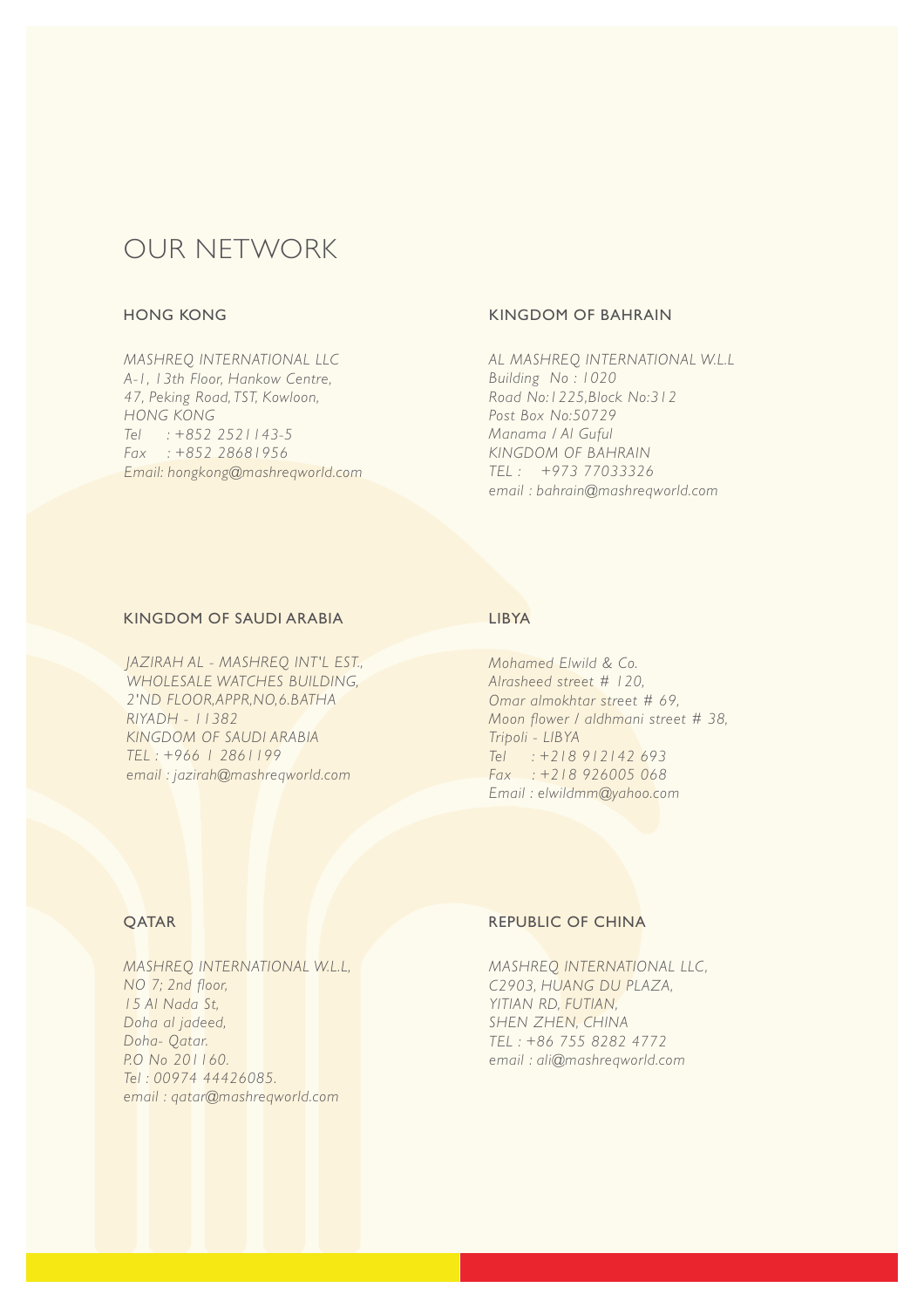### OUR NETWORK

### REPUBLIC OF INDIA

*EASTERN TRADING COMPANY PRIVATE LIMITED. "ESKAY BUILDINGS" 2nd FLOOR, NEW NO.74 (OLD NO.144), GREAMS ROAD, THOUSAND LIGHTS, CHENNAI - 600 006 INDIA Tel: +9144 4503 8468, Email: etcpl09@yahoo.in*

#### SINGAPORE

*CRESCENT STAR(S) PTE Ltd.,, 38, Norris road, SINGAPORE - 208280. Tel : +65 6298 2524 Email : sokareem@hotmail.com*

#### SULTANATE OF OMAN

*MASHREQ INT'L GULF LLC P.O.BOX : 430, PC - 131 AL HAMRIYA, SULTANATE OF OMAN TEL : +968 24811931 email : mohan@mashreqworld.com*

#### UNITED ARAB EMIRATES

*MASHREQ INTERNATIONAL LLC Suite 111, Sheik Hamdan Building, Street 25, Community 128, Al khabeisi Road, Post Box No: 25018, DUBAI - UNITED ARAB EMIRATES Tel : +971 4 2661900 Fax : +971 4 2977892 Email : contact@mashreqworld.com*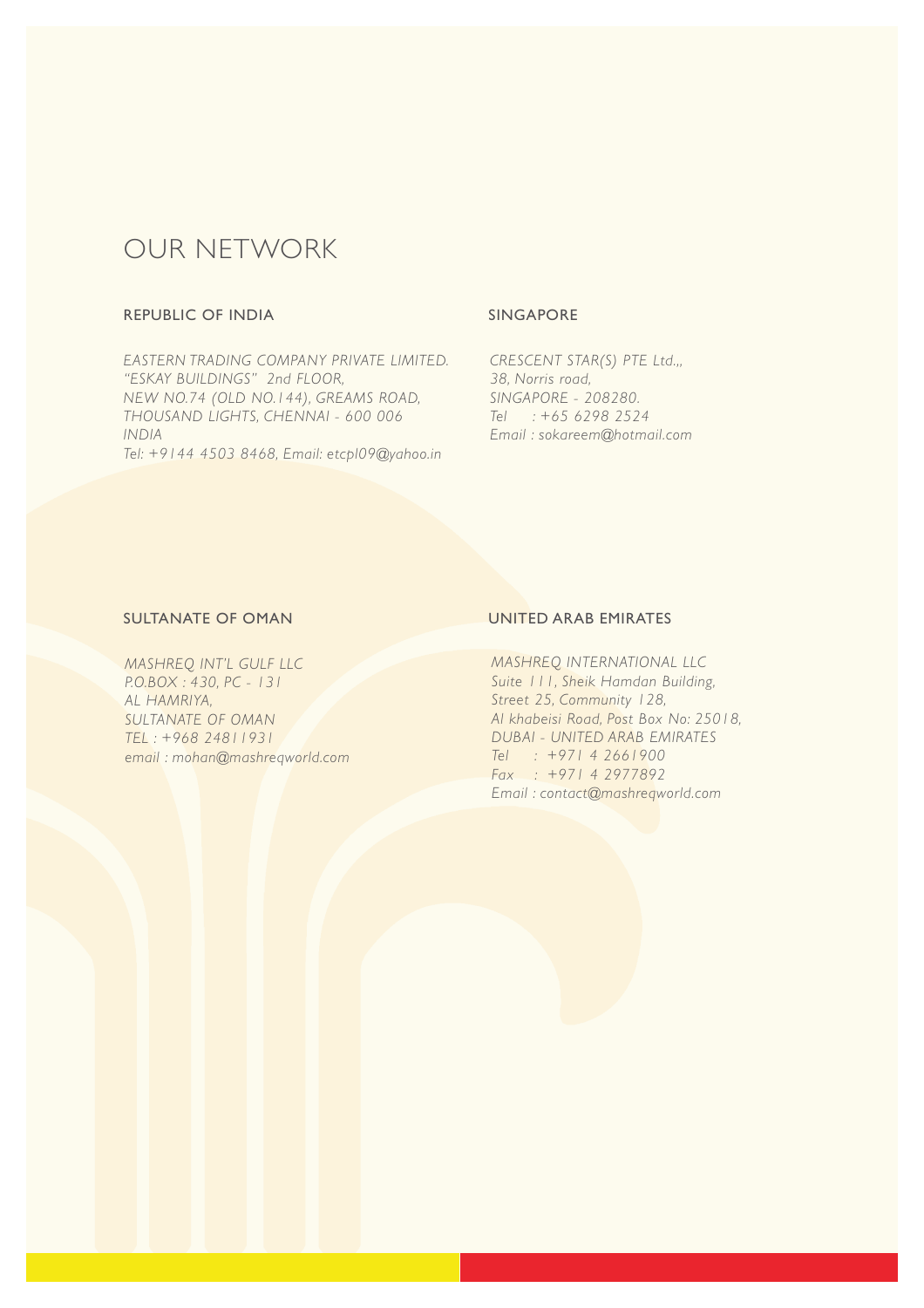### BUSINESS VERTICALS

CHEMICALS

CLOCKS & WATCHES - Times N Chimes

CONSTRUCTION PRODUCTS

ENGINEERING PRODUCTS

LIGHTING ACCESSORIES

TIMBER PRODUCTS

AGGREGATES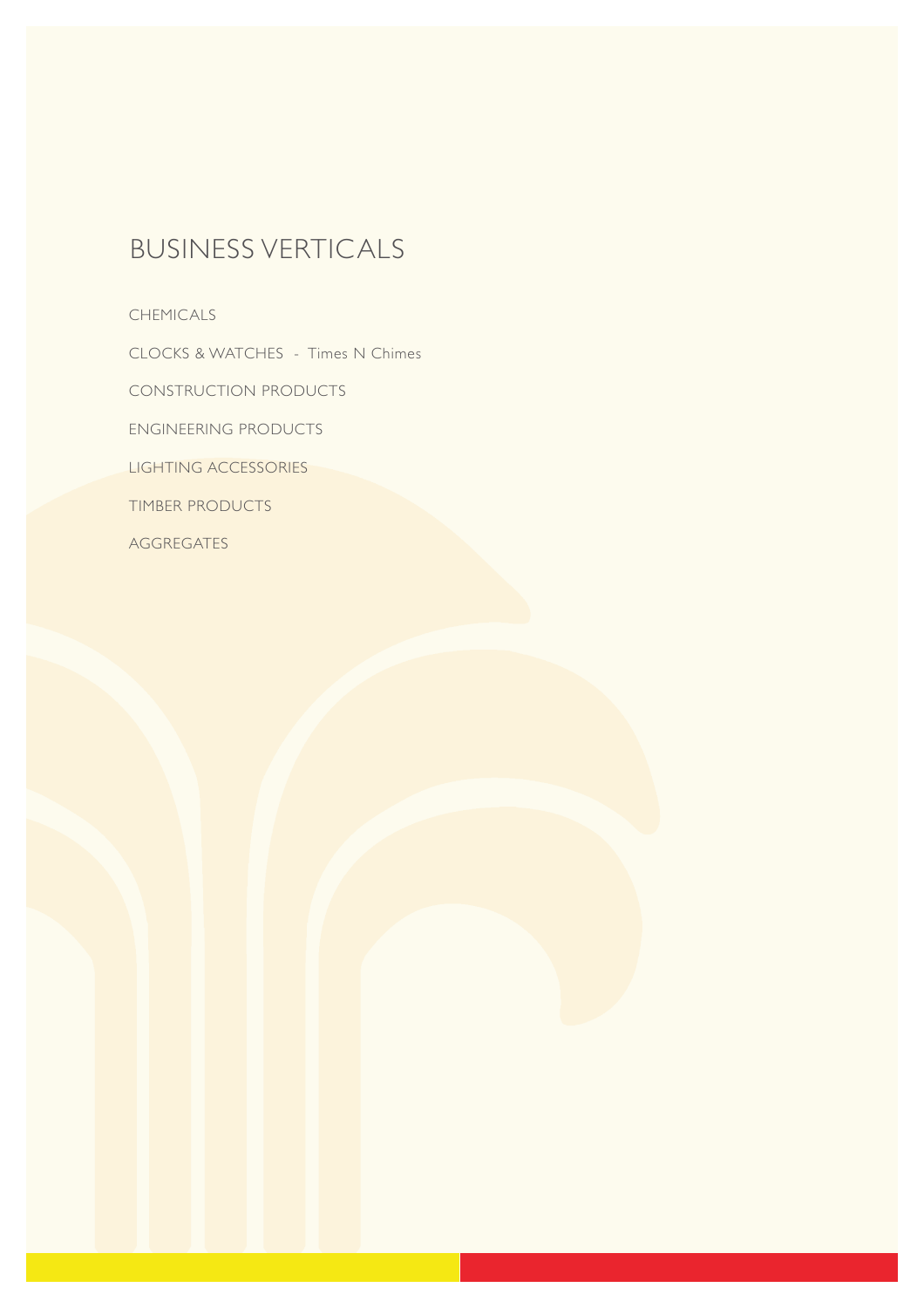### CHEMICALS

### INDUSTRIAL CHEMICALS COMMODITIES

Soda Ash Sodium Tri Poly Phosphate(STPP) Caustic soda Flakes / Prills Calcium Chloride Aluminium Sulphate (Alum) Sodium Hydro Sulphite Sodium Sulphite Sodium Bi Carbonate Barium carbonate Hydrogen peroxide Linear Alkyl Benzene Sulphonic Acid (LABSA)

### BULK COMMODITIES

Industrial Salt Lime Stone & Powder Cement Clinker Sulphur

### FOOD & PHARMA

Acetic acid **Melamine Glycerin** Phosphoric Acid Liquid Glucose

### **AGRICULTURE**

Di Ammonium Phosphate Urea Magnesium Sulphate

#### COSMETIC

Titanium Di Oxide Silicon Oil

### PLASTIC & POLYMERS

|                      | LDPE,LLDPE,MDPE    |  |
|----------------------|--------------------|--|
| <b>HDPE</b>          |                    |  |
| <b>EVA</b>           |                    |  |
| <b>PVC</b>           |                    |  |
| <b>Ethyl Acetate</b> |                    |  |
|                      | Phthalic Anhydride |  |
| Paraffin wax         |                    |  |
| Ethylene glycol      |                    |  |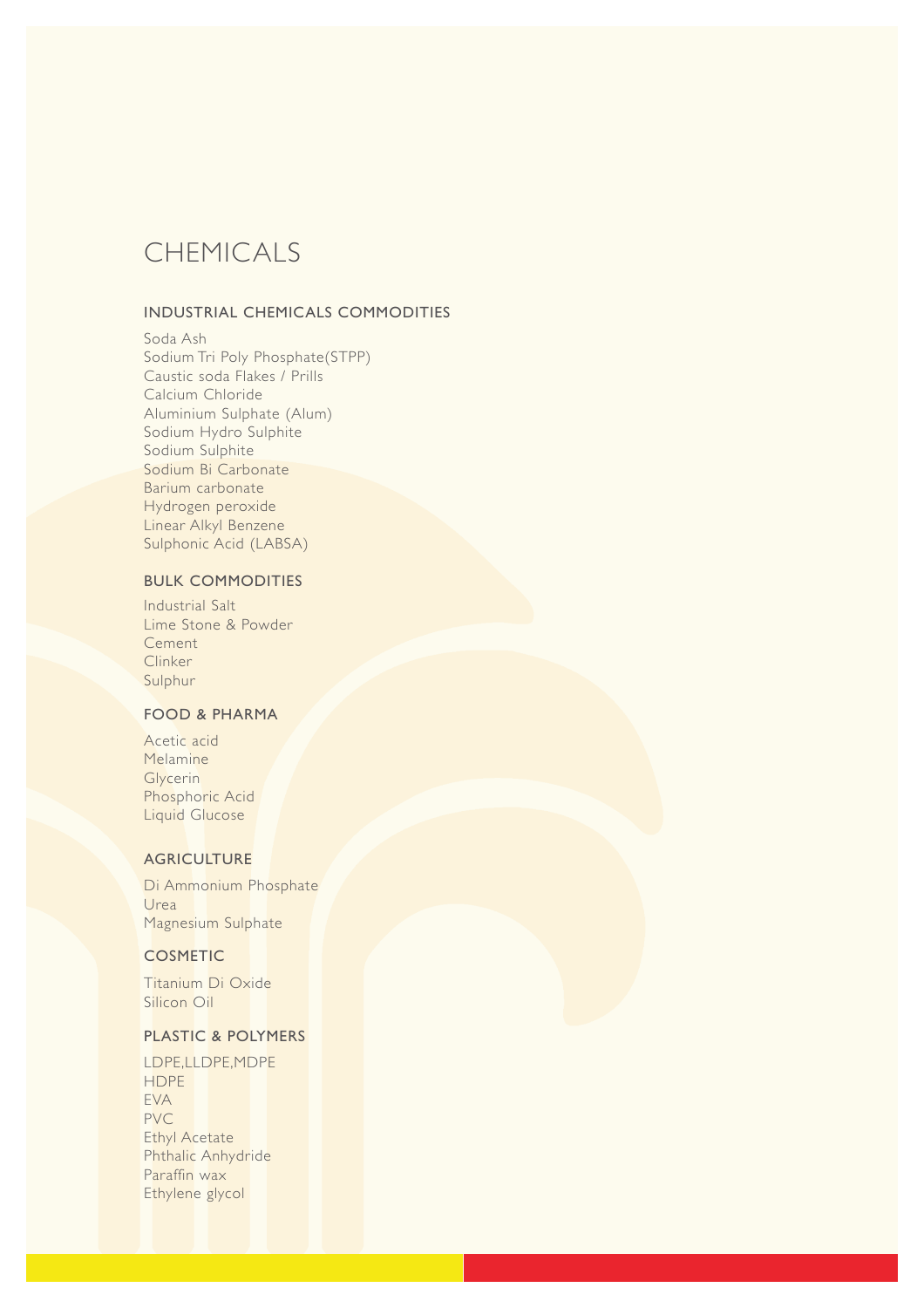### CLOCKS & WATCHES

### Times Chimes

Times N Chimes concept watches cater to the needs and likes of young fashion-conscious consumers seeking modern, stylish and fabulous watches by offering an exclusive collections of fantastic watch brands.

Times N Chimes has retained its core values, by offering consumers premier brands at affordable prices, and providing a one-stop destination for style with the latest from fashion houses worldwide. The showrooms have been designed in keeping to the modern, young, friendly and trendy image that Times N Chimes have created for itself



Swiss movement and Value for money watch from Times N Chimes. Durability, aesthetic style, sapphire crystal & 3ATM resistant are some of the key attributes. It has a wide range of collections in different designs for pairs, gents and ladies.The exclusive designs are made with best quality material undergoing several stringent tests. Zenart is known for being a brand which is popular in stainless steel watches and it has a very good collection of metal & tungsten watches. 1 year international warranty with 3 year free service.



Japan Sports collections - Chrono & Multi sports collections combining with ruggedness, subtle elegance & exquisite style making it an ideal companion for sports lovers. A host of special features including scratch resistant, 50m & 100m water resistant makes it an ideal companion for sports lovers. Available in stainless steel, leather, metal bands also. I year international warranty with 3 year free service



Japan fashion watches. Scratch resistant with exquisite collections. Provided with 1 year international warranty with 3 year free service.



Japan Fashion watches with Swiss movement. Jewellery and stone collections exclusively designed for Arab communities. Available in Stainless steel, scratch resistant and provided with I year international warranty with 3 year free service.

### **fusion**

Trendy watches. Japanese movement, splendid dress watches for lifestyles that fly high. These designer watches come in good varied collections. All watches are provided with 1 year international warranty.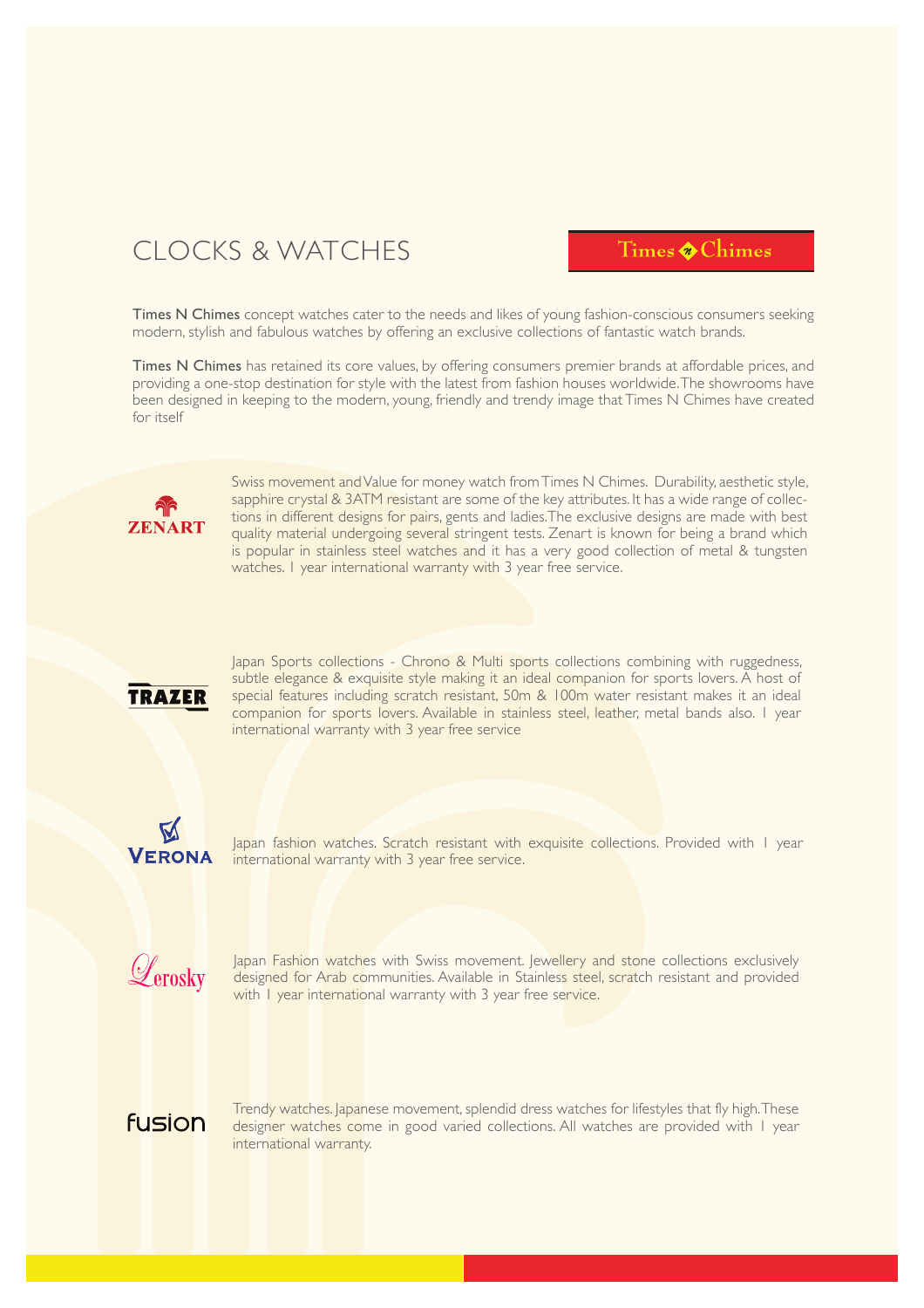### CLOCKS & WATCHES

Times Chimes



It is Julius collection all young people have demanded for years to represent their images and personality and beyond what people would normally pay for watches. It is equipped with Japan movement with 3ATM water resistant, and all of dial and strap are decorated with fashionable things. Japan movement, Mineral crystal, Stainless Steel caseback, PNP plating, Leather strap, water resistant, etc., to name a few of its features.

**DGO** 

Analogue and Digital watches, 12 time format with alarm, day and date functions



Lower Mid Range Trendy Ladies & Gents Watches for all with alloy & brass cases & bands



Budget Range Ladies & Gents Watches for the lower middle class with alloy & brass cases & bands



Kids Watches mainly for the under teens



Trendy Ladies & Gents Watches conveniently priced with wrapped steel bands a la citizen but for a mere fraction of the price



Trendy & Sleek wall clocks



Trendy & Sleek wall clocks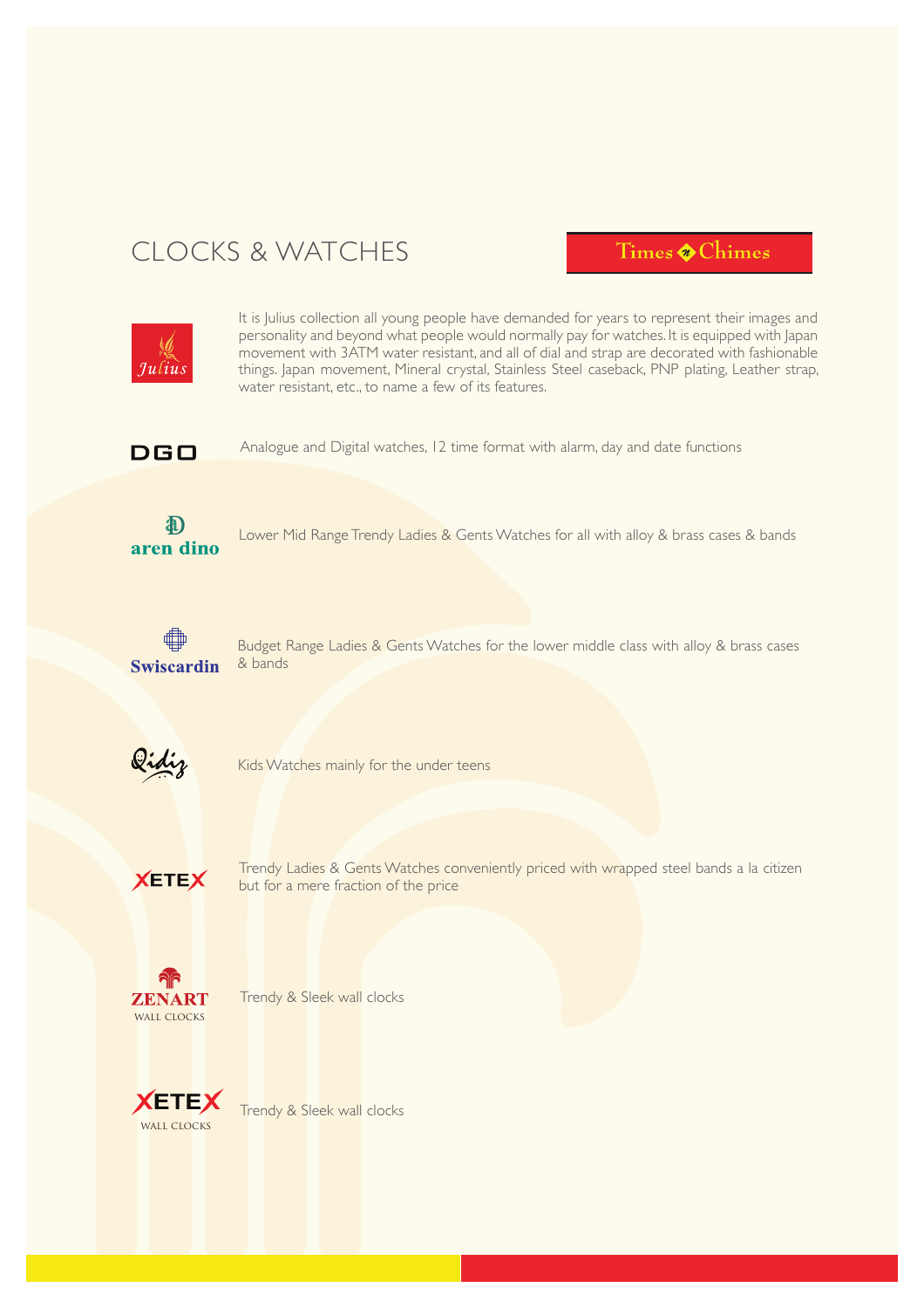### ENGINEERING PRODUCTS

PRESSURE TANKS *(BRANDS : NEMA & WATES)* 

HAND SHOWERS *(BRANDS: NUOVA-ITALY, MEGA-TURKEY, RINSEQUICK-THAILAND, GMS-TURKEY)*

BATHROOM MIXERS *(BRANDS: EAUMIX, VITRO, ECO)*

FLUSH TANK MECHANISM *(BRANDS: MEGA-TURKEY)*

WATER PUMPS *(BRANDS: VENZ-THAILAND, TAIFU-CHINA, KIWI , FLOMAX)*

SUBMERSIBLE WATER PUMPS *(BRANDS: CONFORTO-ITALY, EUROFLOW-THAILAND)*

WATER HEATERS *(BRANDS: GG-ITALY, GENERAL-EGYPT)*

PPR PIPES & FITTINGS *(BRANDS:HIDROTEC-ITALY, DESO-CHINA)*

DUCTILE IRON MANHOLE COVERS *(BRANDS: KAJ -MADE IN INDIA)*

CAST IRON MANHOLE COVERS *(MADE IN INDIA)*

ANGLE VALVE *(BRANDS: NOVA-ITALY)*

PRESSURE CONTROL

CIRCUIT FOR PRESSURE CONTROL

FIVE WAY CONNECTION

FLOAT SWITCH

PRESSURE GAUGE

PRESSURE SWITCH

DIESEL GENERATORS

DIESEL ENGINE